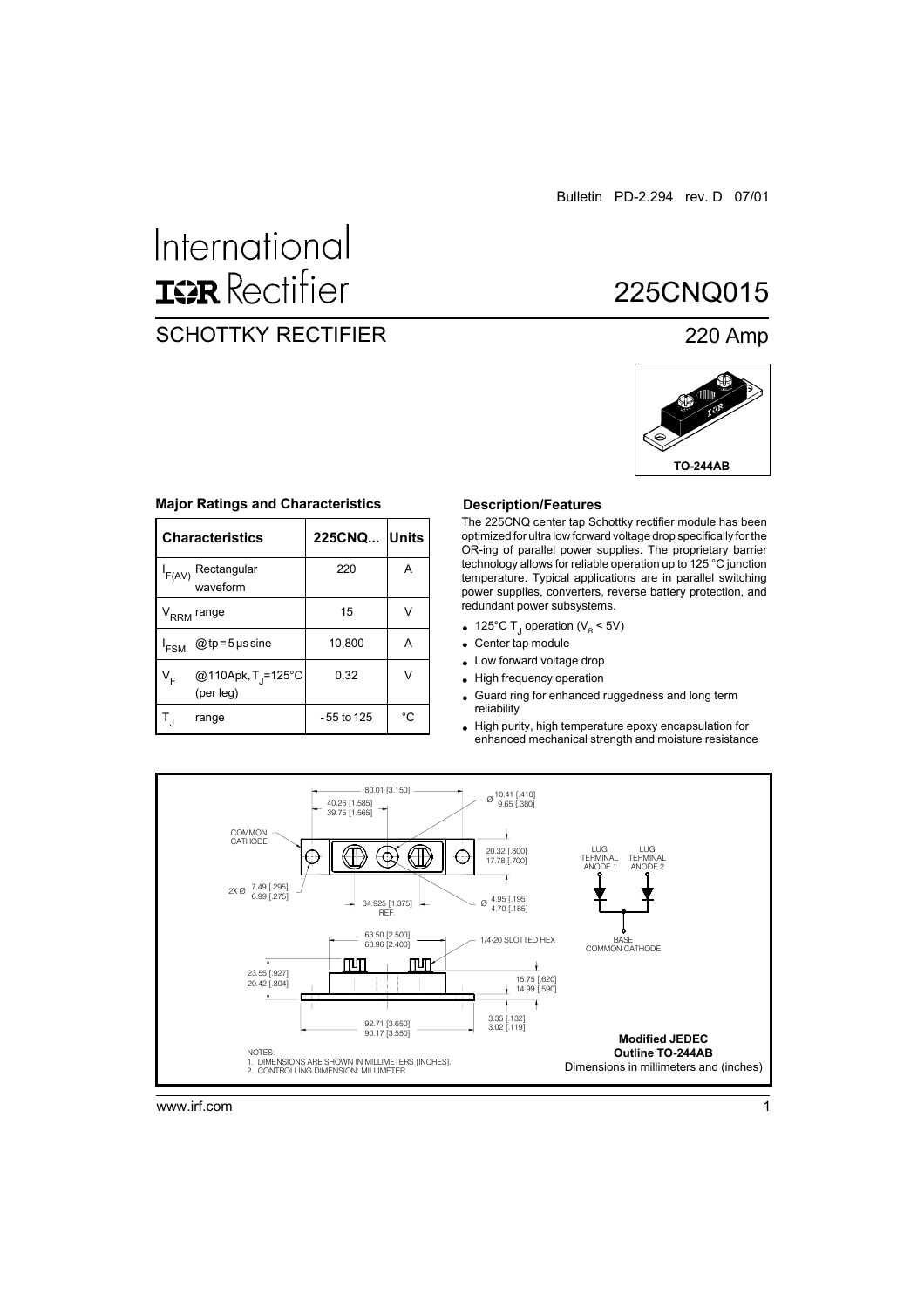## 225CNQ015 Series

### Bulletin PD-2.294 rev. D 07/01

## International **IQR** Rectifier

## Voltage Ratings

|                                                        | Part number | 225CNO015 |  |
|--------------------------------------------------------|-------------|-----------|--|
| Max. DC Reverse Voltage (V)                            |             |           |  |
| V <sub>RWM</sub> Max. Working Peak Reverse Voltage (V) |             | 15        |  |

## Absolute Maximum Ratings

|                 | Parameters                           |        |    | 225CNO Units Conditions                                                 |                                                |
|-----------------|--------------------------------------|--------|----|-------------------------------------------------------------------------|------------------------------------------------|
| 'F(AV)          | Max. Average Forward Current         | 220    | A  | 50% duty cycle $@T_c = 74 °C$ , rectangular wave form                   |                                                |
|                 | *See Fig. 5                          |        |    |                                                                         |                                                |
| 'FSM            | Max. Peak One Cycle Non-Repetitive   | 10,800 | A  | 5µs Sine or 3µs Rect. pulse                                             | Following any rated<br>load condition and with |
|                 | Surge Current (Per Leg) * See Fig. 7 | 1700   |    | 10ms Sine or 6ms Rect. pulse rated V <sub>RRM</sub> applied             |                                                |
| $E_{AS}$        | Non-Repetitive Avalanche Energy      | 9      | mJ | $T_1 = 25^{\circ}C$ , $I_{AS} = 2$ Amps, L = 4.5 mH                     |                                                |
|                 | (Per Leg)                            |        |    |                                                                         |                                                |
| <sup>'</sup> AR | Repetitive Avalanche Current         | 2      | A  | Current decaying linearly to zero in 1 used                             |                                                |
|                 | (Per Leg)                            |        |    | Frequency limited by T <sub>1</sub> max. $V_A = 3.0 \times V_B$ typical |                                                |

## Electrical Specifications

|                | Parameters                          | 225CNQ Units |           |                  | Conditions                                                             |
|----------------|-------------------------------------|--------------|-----------|------------------|------------------------------------------------------------------------|
| $V_{FM}$       | Max. Forward Voltage Drop           | 0.38         | V         | @ 110A           | $T_1 = 25 °C$                                                          |
|                | (Per Leg) * See Fig. 1<br>(1)       | 0.49         | V         | @ 220A           |                                                                        |
|                |                                     | 0.32         | V         | @ 110A           |                                                                        |
|                |                                     | 0.42         | V         | @ 220A           | $T_1 = 75 °C$                                                          |
| 'RM            | Max. Reverse Leakage Current        | 40           | mA        | $T = 25 °C$      |                                                                        |
|                | (Per Leg) * See Fig. 2<br>(1)       | 2000         | mA        | $T_{1}$ = 125 °C | $V_p$ = rated $V_p$                                                    |
|                |                                     | 1780         | mA        | $T = 100 °C$     | $V_{\rm p}$ = 12 $\overline{V}$                                        |
|                |                                     | 1080         | mA        | $T_{1}$ = 100 °C | $V_{\rm p} = 5 V$                                                      |
| $C_{+}$        | Max. Junction Capacitance (Per Leg) | 7700         | рF        |                  | $V_{\rm p}$ = 5 $V_{\rm nc}$ , (test signal range 100Khz to 1Mhz) 25°C |
| L <sub>S</sub> | Typical Series Inductance (Per Leg) | 7.0          | nH        |                  | From top of terminal hole to mounting plane                            |
| dv/dt          | Max. Voltage Rate of Change         | 10.000       | $V/\mu s$ |                  |                                                                        |
|                | (Rated $V_p$ )                      |              |           |                  |                                                                        |

## Thermal-Mechanical Specifications

(1) Pulse Width < 300µs, Duty Cycle <2%

|                  | Parameters                                                |      | <b>225CNQ</b>  | Units         | Conditions                           |
|------------------|-----------------------------------------------------------|------|----------------|---------------|--------------------------------------|
| T,               | Max. Junction Temperature Range                           |      | -55 to 125     | °C            |                                      |
| $T_{\text{stg}}$ | Max. Storage Temperature Range                            |      | $-55$ to $150$ | °C            |                                      |
| $R_{thJC}$       | Max. Thermal Resistance Junction<br>to Case (Per Leg)     |      | 0.40           | $\degree$ C/W | <b>DC</b> operation<br>*See Fig. 4   |
| $R_{thJC}$       | Max. Thermal Resistance Junction<br>to Case (Per Package) |      | 0.20           | °C/W          | <b>DC</b> operation                  |
| $R_{thCS}$       | Typical Thermal Resistance, Case<br>to Heatsink           |      | 0.10           | °C/W          | Mounting surface, smooth and greased |
| wt               | Approximate Weight                                        |      | 79(2.80)       | $g$ (oz.)     |                                      |
| Т                | Mounting Torque Base                                      | Min. | 24(20)         |               |                                      |
|                  |                                                           | Max. | 35(30)         |               |                                      |
|                  | Mounting Torque Center Hole                               | Typ. | 13.5(12)       | Kg-cm         |                                      |
|                  | <b>Terminal Torque</b>                                    | Min. | 35(30)         | $(lbf-in)$    |                                      |
|                  |                                                           | Max. | 46 (40)        |               |                                      |
|                  | Case Style                                                |      | TO-244AB       |               | Modified JEDEC                       |

www.irf.com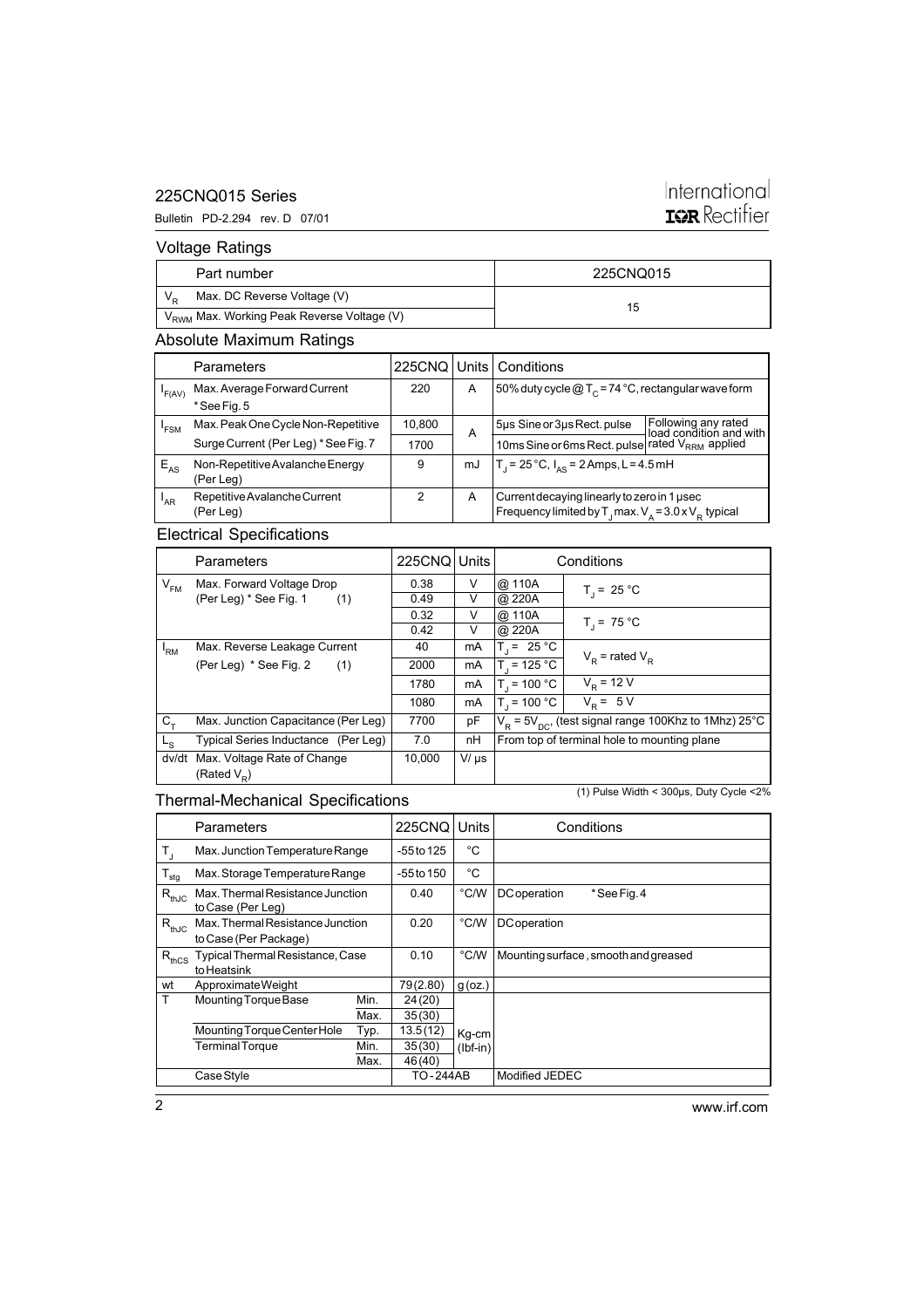# International

## 225CNQ015 Series



www.irf.com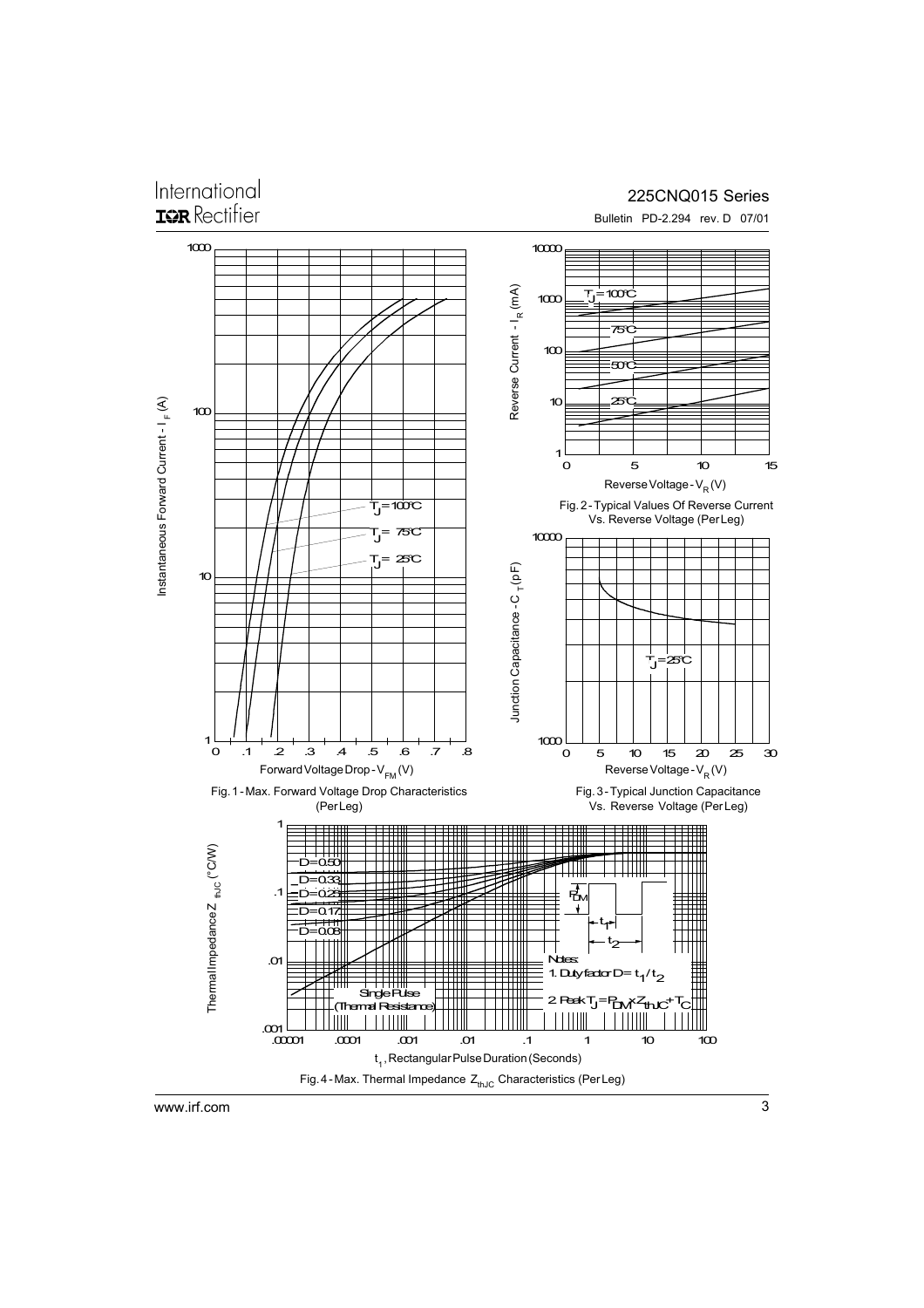